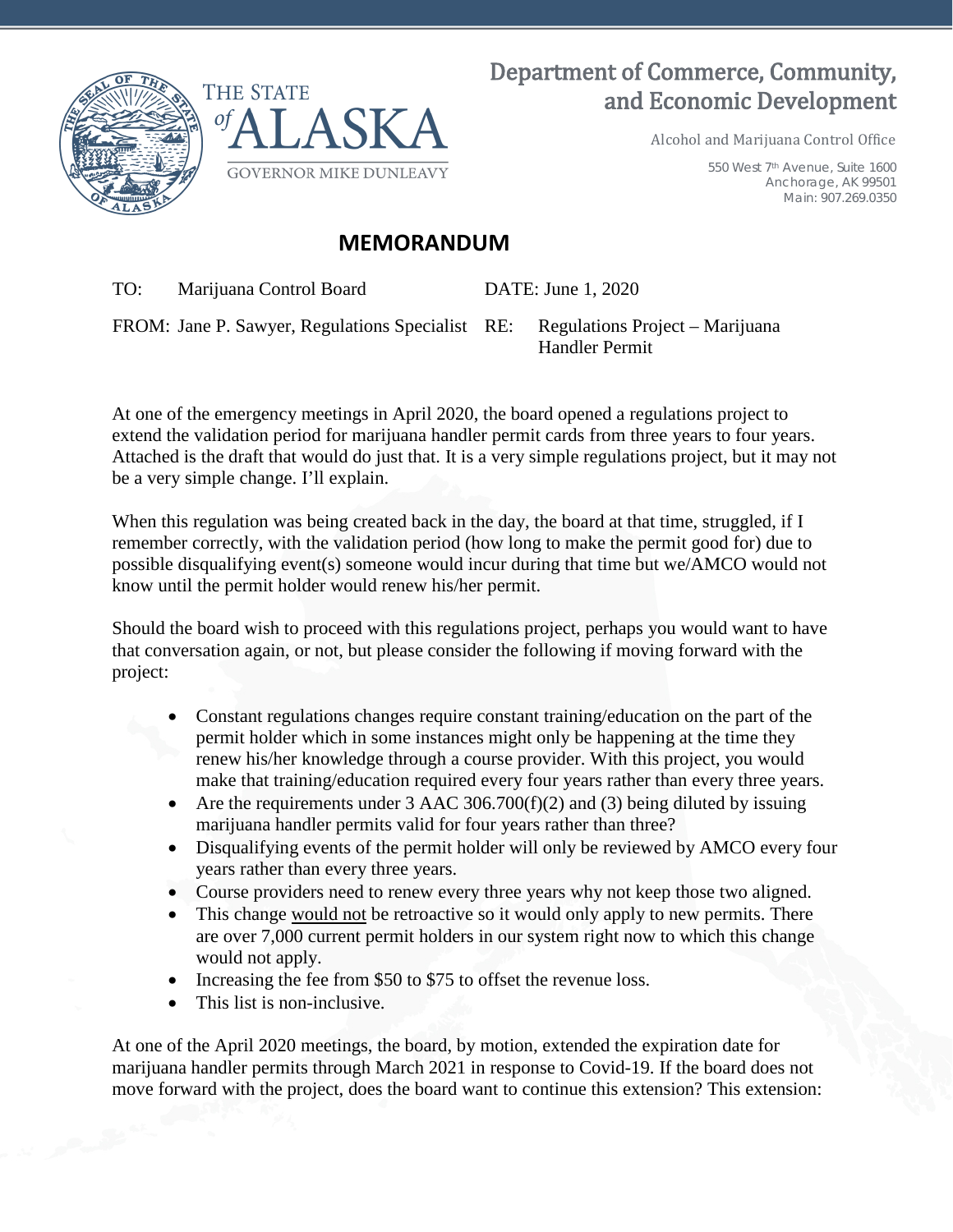- Affects about 2,619 permit holders as of April 2020 (\$130,950 in renewal fees + possible loss on training/education on the part of the permit holder)
- New applications for a permit have not ceased and neither have the renewals.
- It is heavily manually intensive to extend the expiration date on permits.

Options for the board:

- Put out draft for public comment
- Amend and put out for public comment
- Send back to staff for revisions
- Close the project without action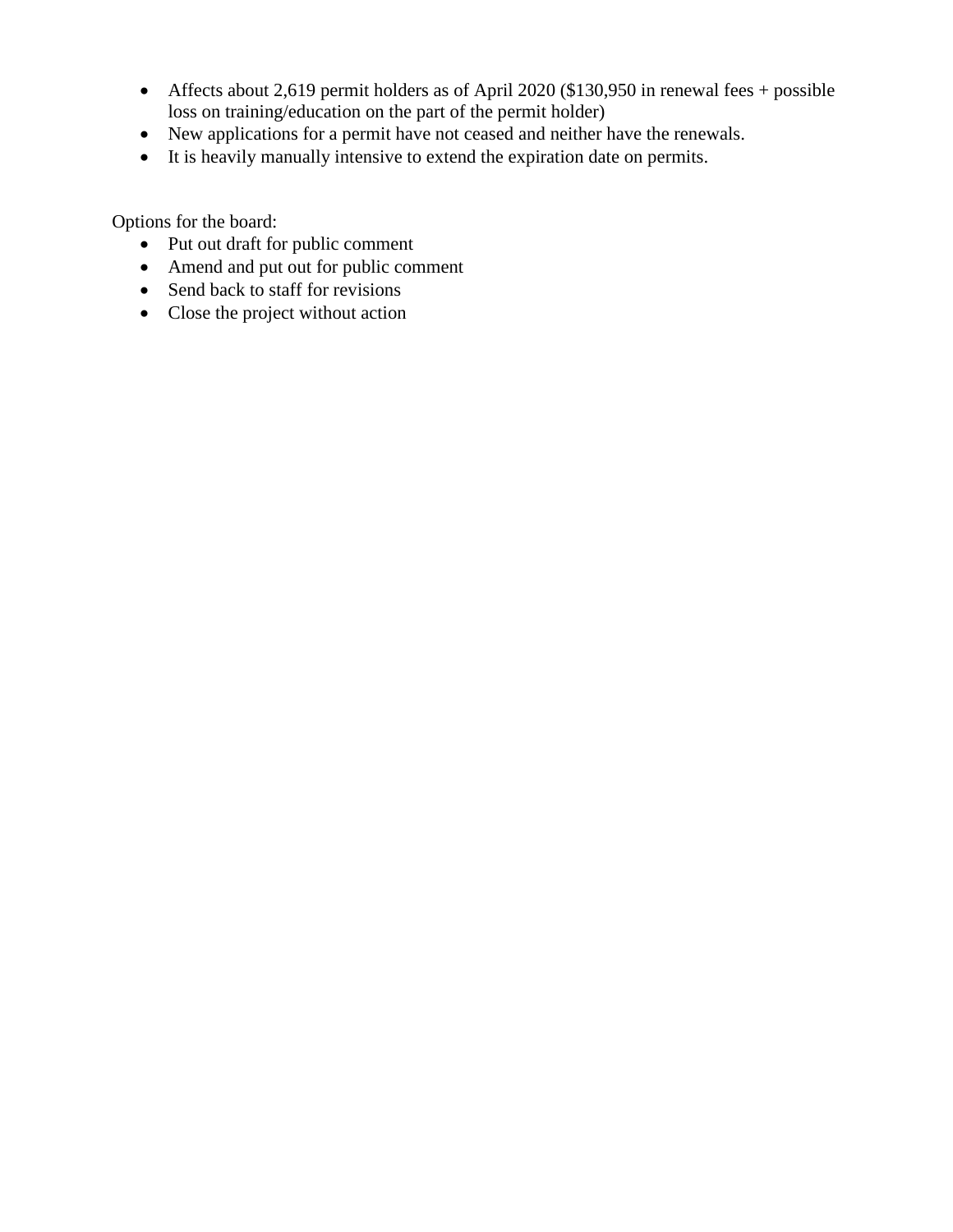(Words in boldface and underlined indicate language being added; words [CAPITALIZED AND BRACKETED] indicate language being deleted.)

3 AAC 306.700(c) is amended to read:

(c) To obtain a marijuana handler permit, a person who has completed the marijuana handler permit education course described in 3 AAC 306.701 shall present the course completion certificate to the director. The director shall issue a marijuana handler permit card valid for **four** [THREE] years from the date of issue of the course completion certificate. A person may renew a card issued under this section by taking a marijuana handler permit education course approved by the board and passing a written test demonstrating an understanding of the course subjects.

(d) A licensee, employee, or agent of a marijuana establishment shall keep the marijuana handler permit card described in (c) of this section in that person's immediate possession or a valid copy on file on the premises at all times when on the licensed premises of the marijuana establishment.

(e) Repealed 8/21/2019.

(f) The board will not issue a marijuana handler permit to a person who

(1) has been convicted of a felony in the state and either

(A) less than five years have elapsed from the time of the person's

conviction; or

(B) the person is currently on probation or parole for that felony,

(2) has within the two year period immediately preceding submission of an